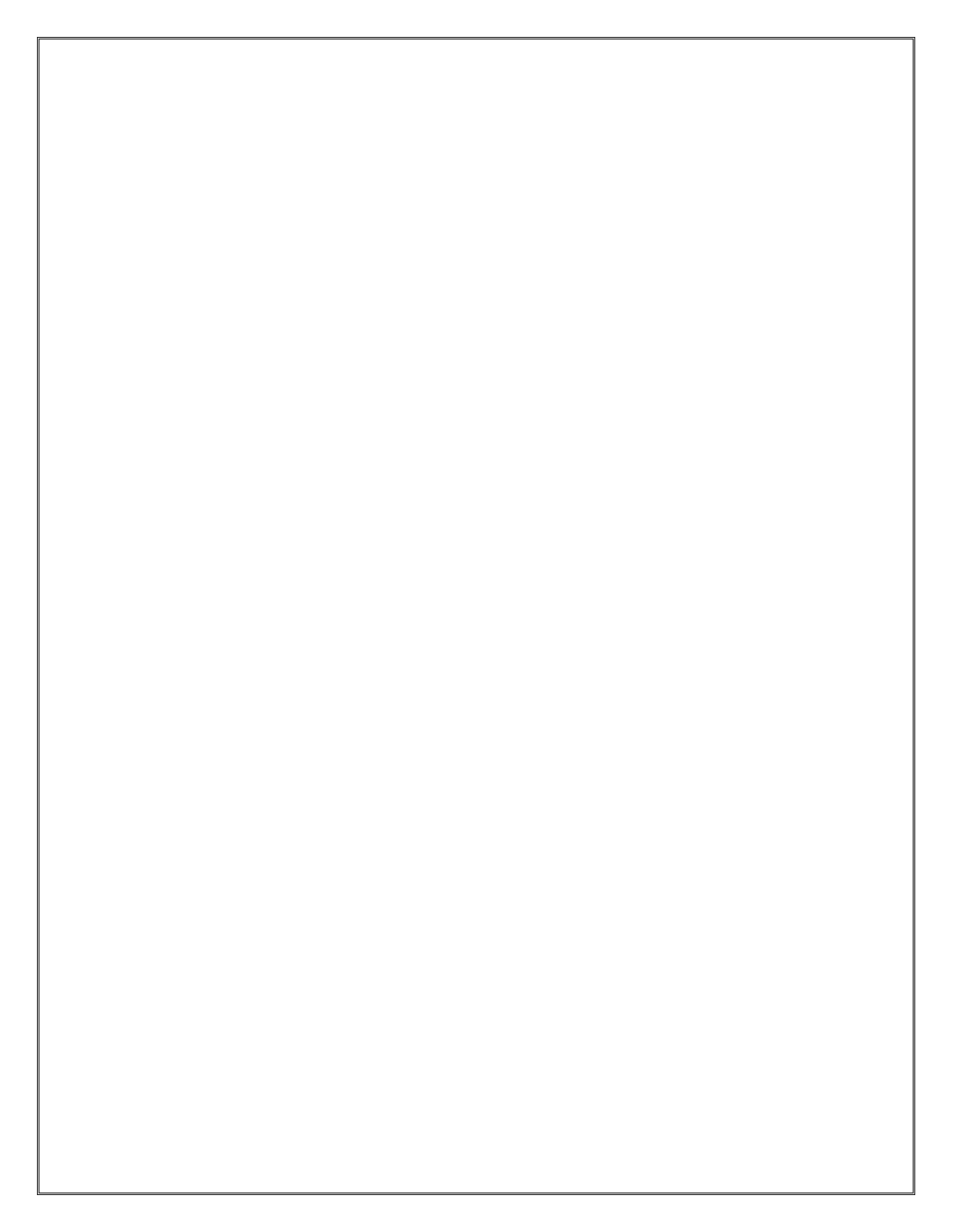### **Table of Contents**

| Appendix 1: Observations reported to Corporate Controller 9 |  |
|-------------------------------------------------------------|--|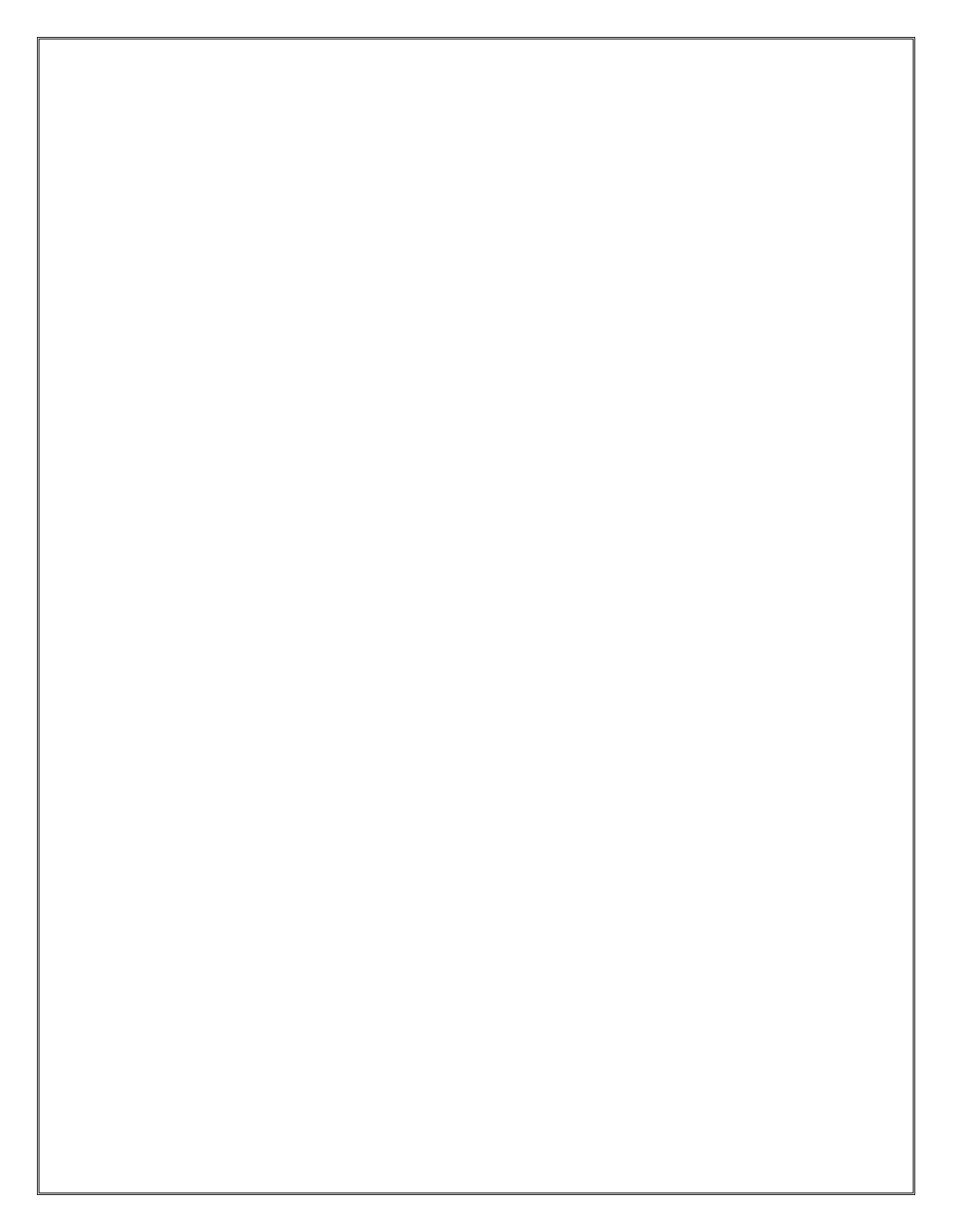## **Mandate of the City Auditor**

The City Auditor is a statutory officer appointed by City Council under the *City of Winnipeg Charter Act*. The City Auditor reports to Council through the Audit Committee (Executive Policy Committee) and is independent of the City Administration. The City Auditor conducts examinations of the operations of the City and its affiliated bodies to assist Council in its governance role of ensuring Civic Administration's accountability for the quality of stewardship over public funds and for the achievement of value for money in City operations. Once an audit report has been communicated to Council, it becomes a public document.

## **Background**

The Public Sector Accounting Board (PSAB) serves the public interest by setting standards and providing guidance for financial and other performance information reported by the public sector. PSAB was established to improve and harmonize public sector accounting and to enable better comparability of financial performance and results between governments in Canada. PSAB has recently issued several new accounting standards that pertain to local governments. Among the new standards is a section of the *Public Sector Accounting Handbook* (the Handook) that deals with capital assets (Section PS 3150 – Tangible Capital Assets). This section of the Handbook is to take effect for the fiscal year beginning on or after January 1, 2009. This section will require the City to account for all capital assets and their use in the financial statements.

 PSAB's move to full accrual accounting for local governments will provide the foundation of financial information for a better understanding of the costs of using capital assets in service delivery. The financial statements will provide more information on assets and will broaden the

current one-dimensional focus on the annual surplus or deficit by requiring a more comprehensive set of indicators that will be more useful to the public and to City administration in the sustainable management of these assets. The new method of accounting for tangible capital assets will provide better information about the sustainability of assets and services to City Council and senior administrators for their considerations during the operating and capital budget processes.

The City's tangible capital assets represent a very significant asset, with a book value of \$5.9 billion and a net book value of \$3.7 billion. The City, along with the other Canadian municipalities, did not maintain inventory information for all of its tangible capital assets because there was no specific requirement. Most City departments did not maintain capital asset data. For certain asset classes (such as roadways), departments interested in pursuing a more rigorous asset management program endeavored to maintain an inventory and rate the condition of the capital assets under its care.

Historically, the City only reported the capital assets on the financial statements that were financed. These assets were valued at the corresponding value of the outstanding debt (which was net of any grants received). These assets were amortized each year by an amount equal to the reduction in the principal amount each year. This clearly did not accurately reflect the actual cost of the asset or its true costs of use (i.e. amortization) nor did it account for the assets that were purchased without financing.

In 2006, the Controllership Division of Corporate Finance initiated the tangible capital asset project with the objective of ensuring the City would be in compliance with these accounting standards for tangible capital assets for the fiscal year ended 2006, well ahead of the 2009 deadline. To accomplish this task, the Controllership Division with the assistance of the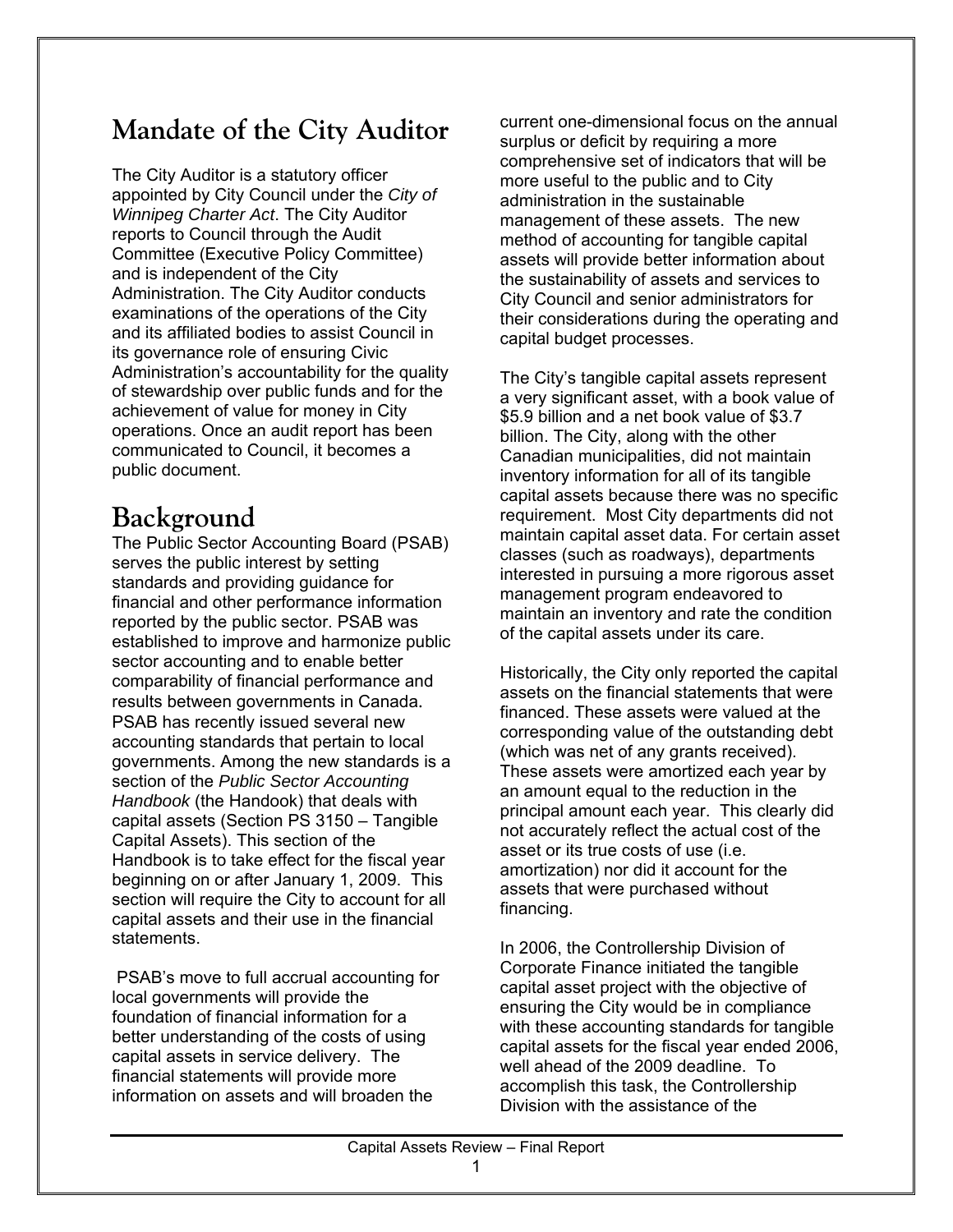departments had to identify and list all assets, determine the cost of the assets and determine estimated useful life and amortization method for all of the City's tangible capital assets. This was a considerable challenge given that the City had not maintained an inventory of all of its capital assets. Due to the significant impact on the financial statements of implementing these new accounting guidelines and the potential impact on the delivery of services the Corporate Controller requested the Audit Department to perform a review of the project in addition to the audit work being performed by the City's external auditors.

## **Audit Objectives**

The objectives of the Capital Assets Review were to determine whether

- the appropriate process is in place to ensure the accuracy and completeness of the information on capital assets being recorded, amortized and reported on the financial statements is compliant with Section PS 3150 – Tangible Capital Assets of the *Public Sector Accounting Handbook*; and
- the appropriate capital asset information is being developed and maintained to provide the City with an adequate foundation to build an effective sustainable asset management program, consistent with best practices.

## **Audit Scope and Methodology**

The capital asset project was coordinated by the Controllership Division of the Corporate Finance Department. At the Corporate Controller's request, we reviewed the processes, practices and policies in place for the identification, measurement, amortization and reporting of the City of Winnipeg's capital assets for the purposes of preparing the financial statements.

In addition, we wanted to ensure that the collection and development of the capital asset information would form the foundation for the start of corporate-wide comprehensive sustainable asset management planning. As our reference, we relied on the *Managing Infrastructure Assets – Infraguide: National Guide to Sustainable Municipal Infrastructure 2004*. Our review was limited to assessing whether the information collected on the City's capital assets was sufficient to answer the first two questions of the *Seven Key Questions* for an effective sustainable asset management plan (see table below).

#### **Seven Key Questions (for an effective sustainable asset management plan**.)

- 1. What do have and where is it? (Inventory)
- 2. What is it worth? (Costs/ replacement value)
- 3. What is its condition and expected remaining service life? (Condition and capability analysis)
- 4. What is the level of service expectation, and what needs to be done? (Capital and operating plans)
- 5. When do you need to do it? (Capital and operating plans)
- 6. How much will it cost and what is the acceptable level of risk(s)? (Short- and long-term financial plan)
- 7. How do you ensure long-term affordability? (Short- and long-term financial plan)

Source: *Managing Infrastructure Assets – Infraguide: National Guide to Sustainable Municipal Infrastructure 2004*

We also reviewed the audit work of the City's external auditor's, Ernst & Young, with respect to the City's compliance with Section PS 3150 of the Handbook.

The conclusions in our report are based upon information available at the time. In the event that significant information is brought to our attention after completion of the audit, we reserve the right to amend the conclusions reached.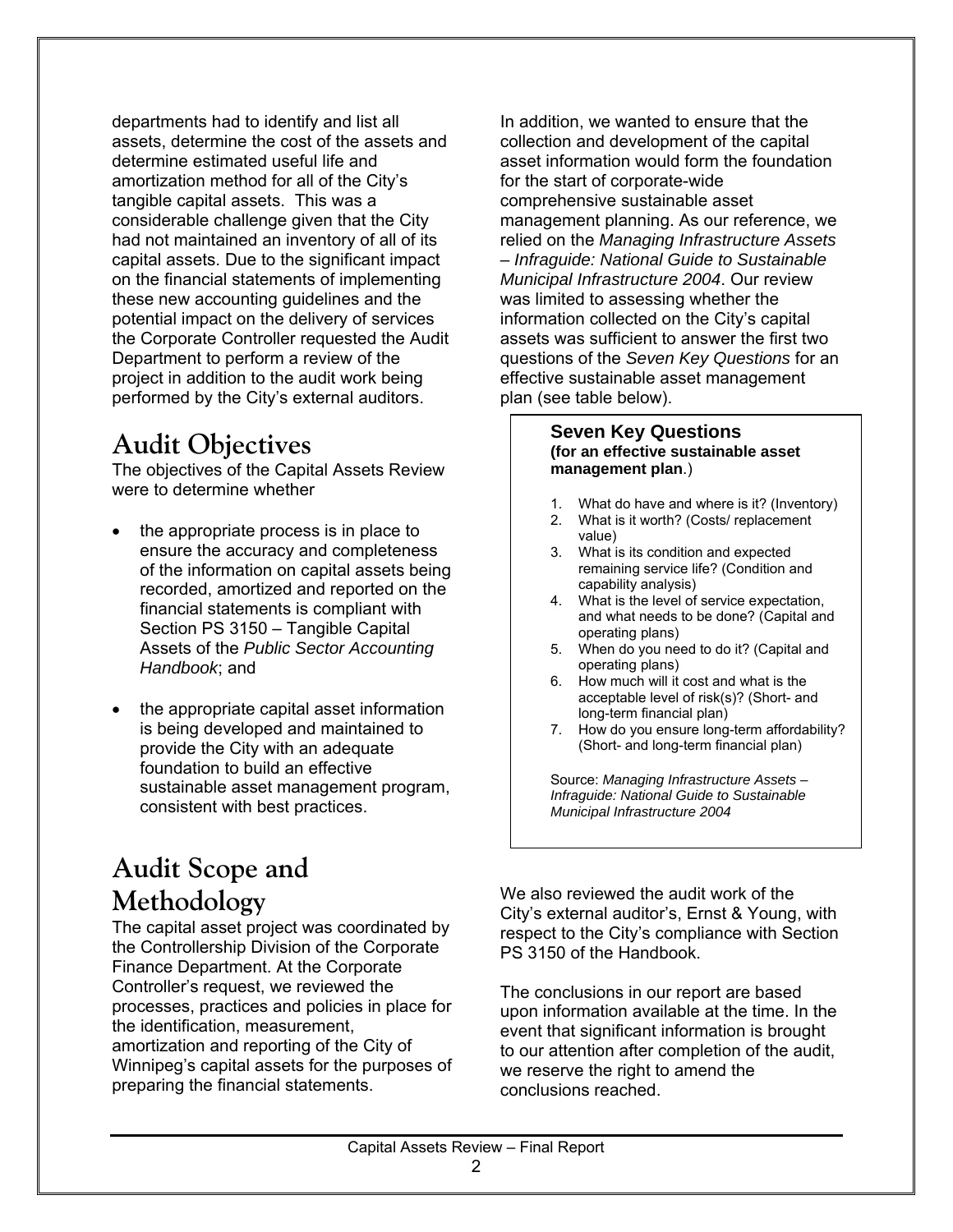## **Audit Conclusions**

The review work we performed led us to the following conclusions:

- 1. The Controllership Division has the appropriate processes in place to ensure the accuracy and completeness of the information reported on capital assets in the financial statements. The information reported on capital assets is in compliance Section with PS 3150 – Tangible Capital Assets of *the Public Sector Accounting Handbook.* We did note in our review that land valuations were conservative in nature, in part due to lack of historical data, and in some instances, amortization periods were also conservative.
- 2. Overall, the information on capital assets collected and developed through this project has established the basic foundation within the City to begin to build a corporate-wide effective sustainable asset management plan.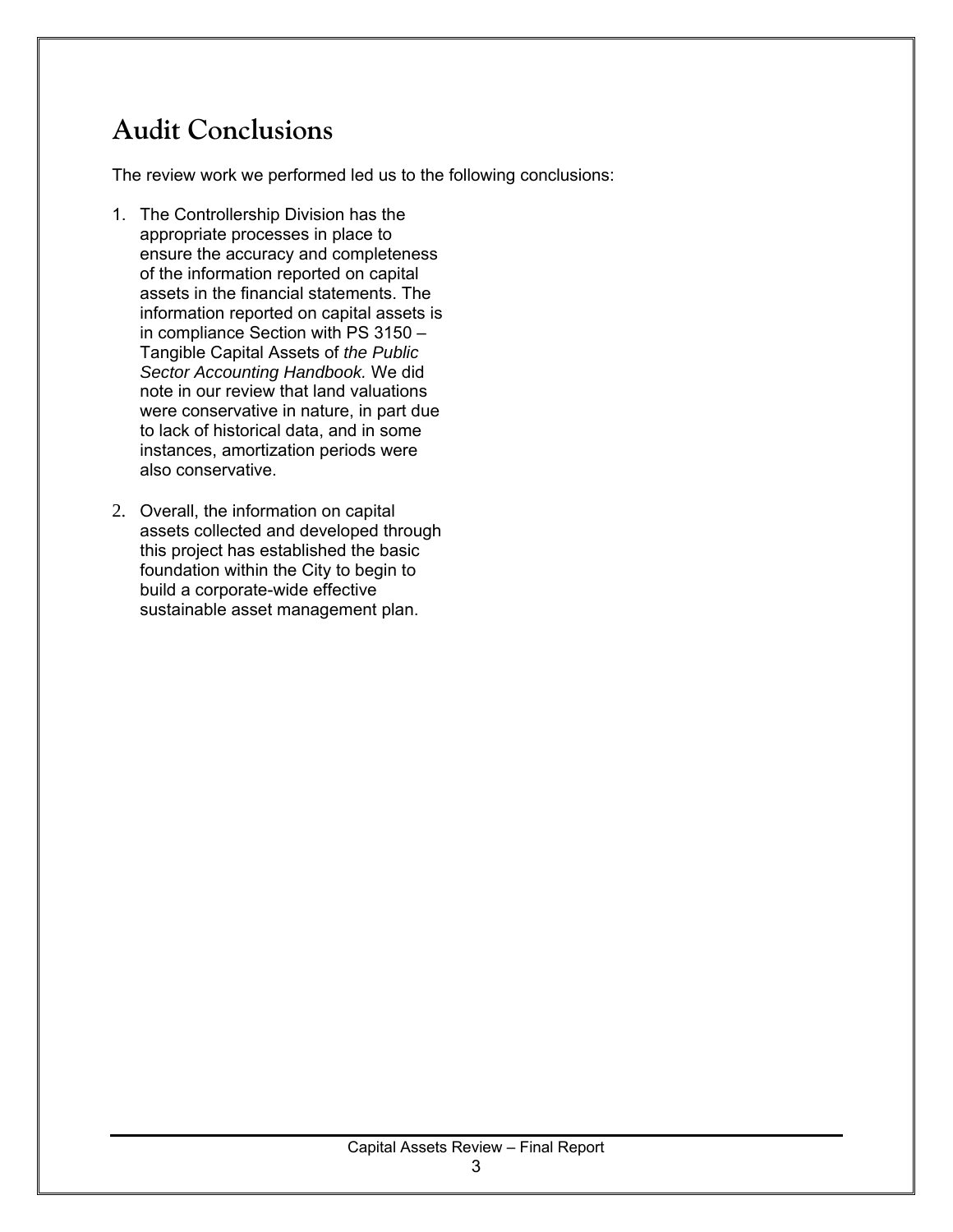## **Acknowledgement**

The Audit Department wants to extend its appreciation to the management and staff from the Controllership Division who participated in the review, and to the staff of Ernst and Young for their cooperation.



. Hunt

April 2007

\_\_\_\_\_\_\_\_\_\_\_\_\_\_\_\_\_\_\_\_\_\_\_\_\_ *\_\_\_\_\_\_\_\_\_\_\_\_\_\_\_\_\_\_\_\_\_\_\_\_\_\_\_\_* Shannon Hunt, CGA, CFE Date City Auditor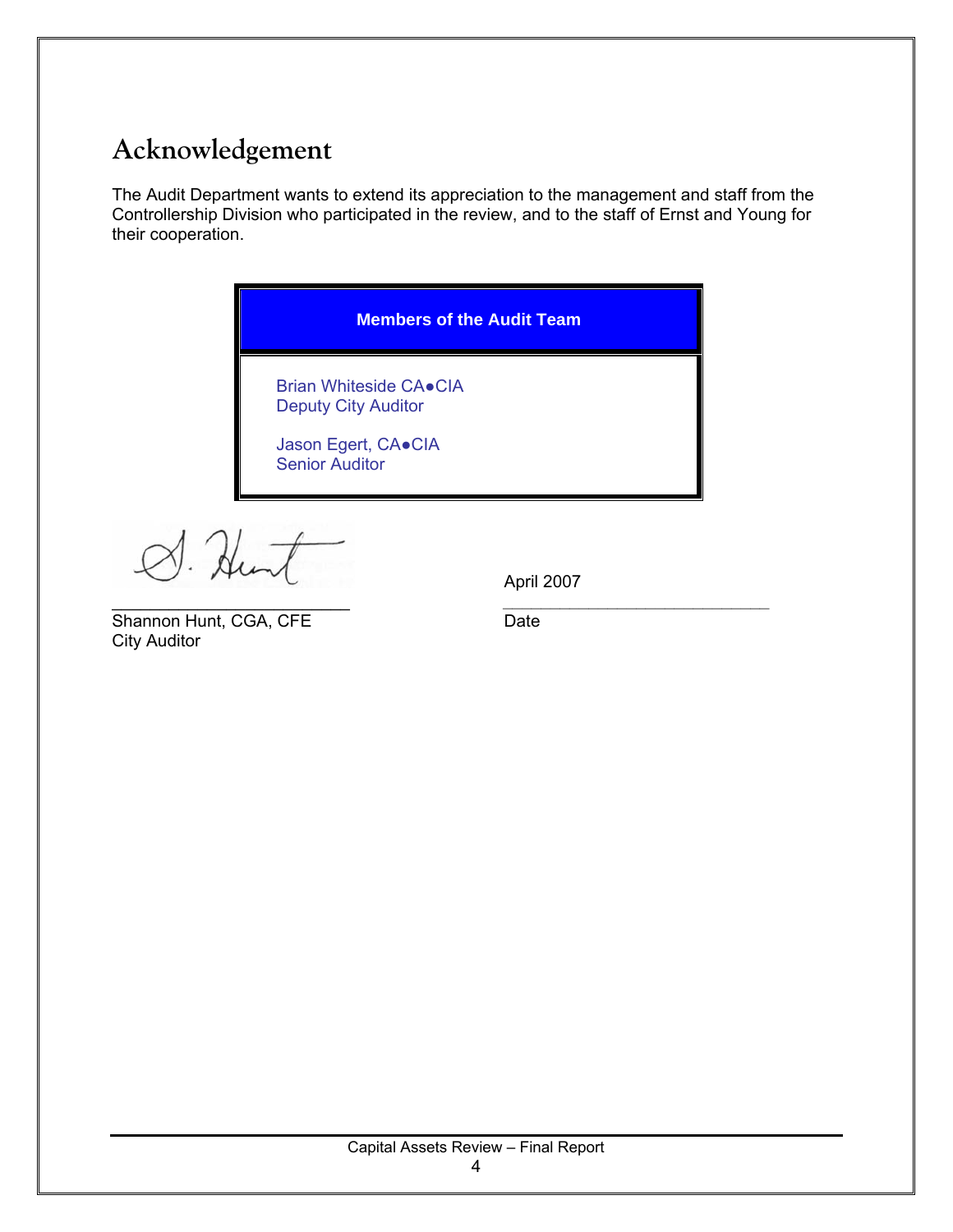#### **Observations**

Our review consisted of two components. The first component was to ensure that the City's reporting of tangible capital assets is in compliance with Section PS 3150 of the *Public Sector Accounting Handbook*. The second component was to determine whether the capital asset information that is being collected and maintained is sufficient to enable the City to develop an effective sustainable asset management program.

#### **PSAB Compliance**

With respect to the first component of our review we needed to assure ourselves that the key assertions with respect to accounting for tangible capital assets were addressed. They are as follows:

- *Completeness* that there are no unrecorded assets
- *Existence* that an asset of the City exists at a given date
- *Ownership* that an asset is owned by the City at a given date
- *Valuation* that an asset is recorded at an appropriate value

We designed procedures to satisfy ourselves that these key assertions were adequately addressed by the processes developed by the Controllership Division to report on the City's tangible capital assets. The key review procedures we performed included the following:

- We interviewed key staff in the Controllership Division.
- We reviewed their file summary notes to determine if the methodology used in recording and reporting on tangible capital assets was adequate.
- We interviewed Ernst and Young staff to determine the extent of their work and to review their observations with respect to the capital asset files.
- We reviewed the draft accounting guideline for *Capital Asset Accounting* issued by the Controllership Division to

determine if key risks were adequately addressed in the guideline document.

- We reviewed the tangible capital asset files compiled by the Controllership Division to determine if the files were consistent with the methodology outlined in the file summary documents and information we collected through interviews.
- We reviewed the tangible capital asset files to ensure there was adequate support for the tangible capital assets in terms of completeness, existence, ownership and valuation as reported on the summary lead sheets by department.
- We compared the accounting policies of the Special Operating Agencies to the City's policies and ensured that the process to consolidate the Special Operating Agencies' tangible capital assets adequately accounted for any differences.
- We relied on Ernst & Young's work in ensuring the tangible capital asset figures reported in the financial statements agreed to the general ledger.
- During our review we did identify a few issues that required further explanation or work by the Controllership Division to resolve in order to satisfy the objectives for this review. These issues are outlined in *Appendix 1: Observations*. All issues were satisfactorily addressed by the Controllership Division during the review period.

As a result of our review we are satisfied that the methodology used by the Controllership Division to ensure the completeness, existence, ownership and valuation of the tangible capital assets recorded, amortized and reported on the financial statements of the City is adequate and is in compliance with Section PS 3150 – Tangible Capital Assets of the Handbook. We noted that the Controllership Division paid particular attention to the high value assets such as Water and Waste infrastructure, roads and bridges, which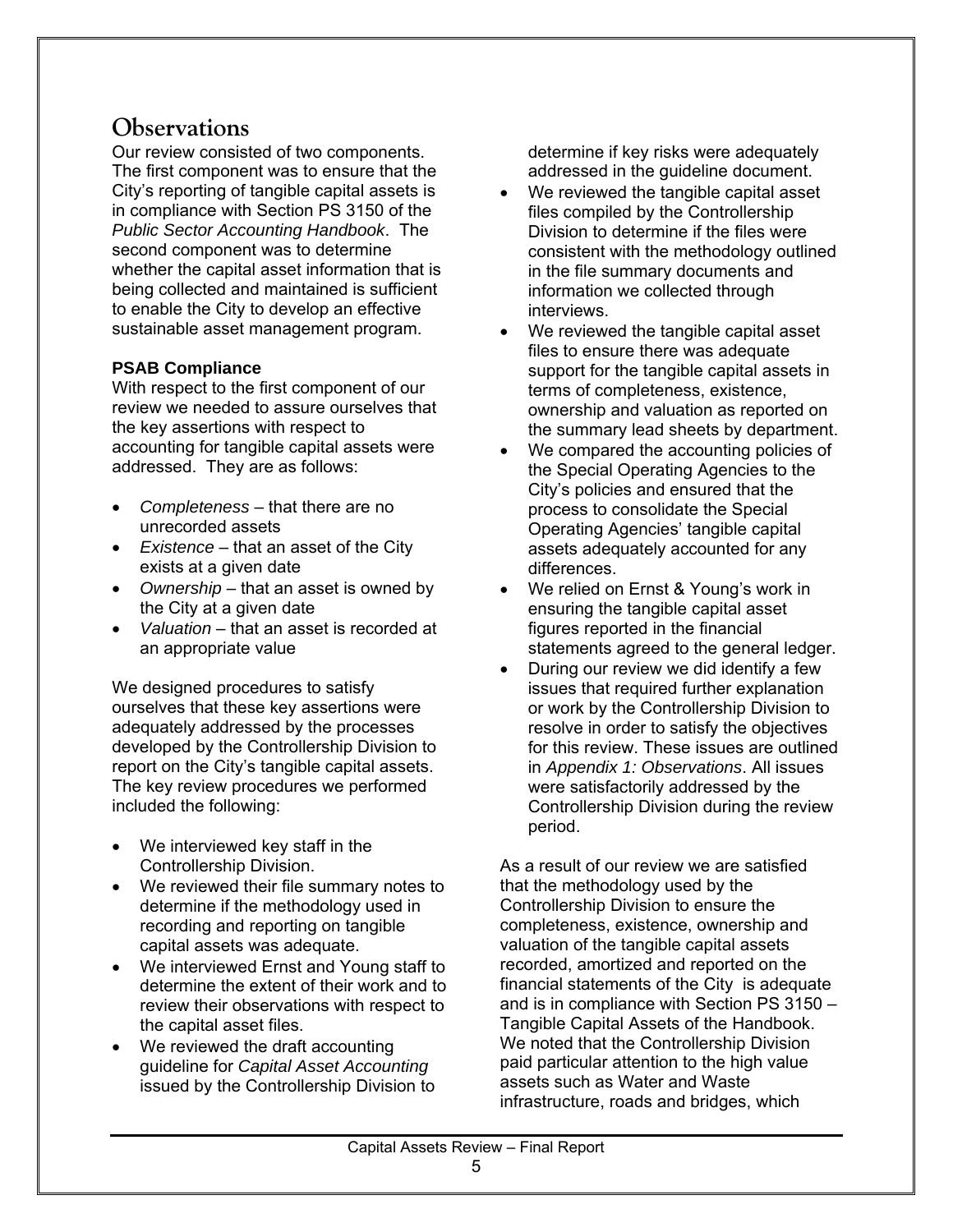represent approximately 83% of the book value of tangible capital assets. For these asset groups a comprehensive process was employed to accurately identify and value all assets in these classes. We also noted that the Controllership Division's methodology in arriving at both the valuation and the amortization period ensured that these estimates were conservative in nature so that the City's tangible capital assets were not overstated.

#### **Asset Management – Building the Foundation**

Overall, the information on capital assets collected and developed through this project has established the capacity within the City to begin to answer the first two questions related to effective asset management: "What do you have" and "What is it worth?". We did find some areas where the information collected would not be able to satisfy the first two questions. Two areas that will require further refinement are as follows:

- In some cases, primarily in the areas of building equipment and other equipment, the data is collected on a program versus itemized basis making it difficult to determine what specific assets the City owns and where they are located.
- Salvage values are assumed to be zero for all but a few types of vehicles, which in some cases can distort the life cycle cost of the asset.

#### **Recommendation 1**

We recommend that the Corporate Controller revise the *Capital Asset Accounting* guideline to require departments that are responsible for the management of capital assets to maintain an itemized inventory of building equipment and other equipment and to establish salvage values for all capital assets. This information is required to perform life cycle costing.

#### *Management Response*

*On a prospective basis, an itemized inventory listing will be maintained for all building equipment and other equipment in* *accordance with the capitalization threshold guidelines established by Corporate Finance.* 

The information on capital assets compiled by the Controllership Division comes from several sources and does not reside in one specific system. We believe that the City should work towards a full integration of the systems used in the departments to collect and maintain capital asset data with the PeopleSoft system used by Corporate Finance for financial reporting.

#### **Recommendation 2**

We recommend that the Corporate Controller should work towards a full integration of the systems used in the departments to collect and maintain capital asset data with the PeopleSoft system used by Corporate Finance for financial reporting.

#### *Management Response*

*Corporate Finance will be implementing the PeopleSoft Asset Management module over the next five years. As this implementation proceeds, Corporate Finance will evaluate any opportunities to integrate the system with existing life cycle costing systems in other departments.* 

#### **Next Steps**

The capital asset project was not intended to develop all the information on capital assets required to develop an effective corporatewide sustainable asset management plan. This section of the report is intended to encourage the development of the necessary data and information on capital assets that is required to manage them on a sustainable basis.

We believe the information on the tangible capital assets owned by the City compiled by the Controllership Division provides the City with a good foundation from which to build better asset management systems. This is consistent with the following view expressed by the Vice-Chair of the Public Sector Accounting Board of the Canadian Institute of Chartered Accountants: "These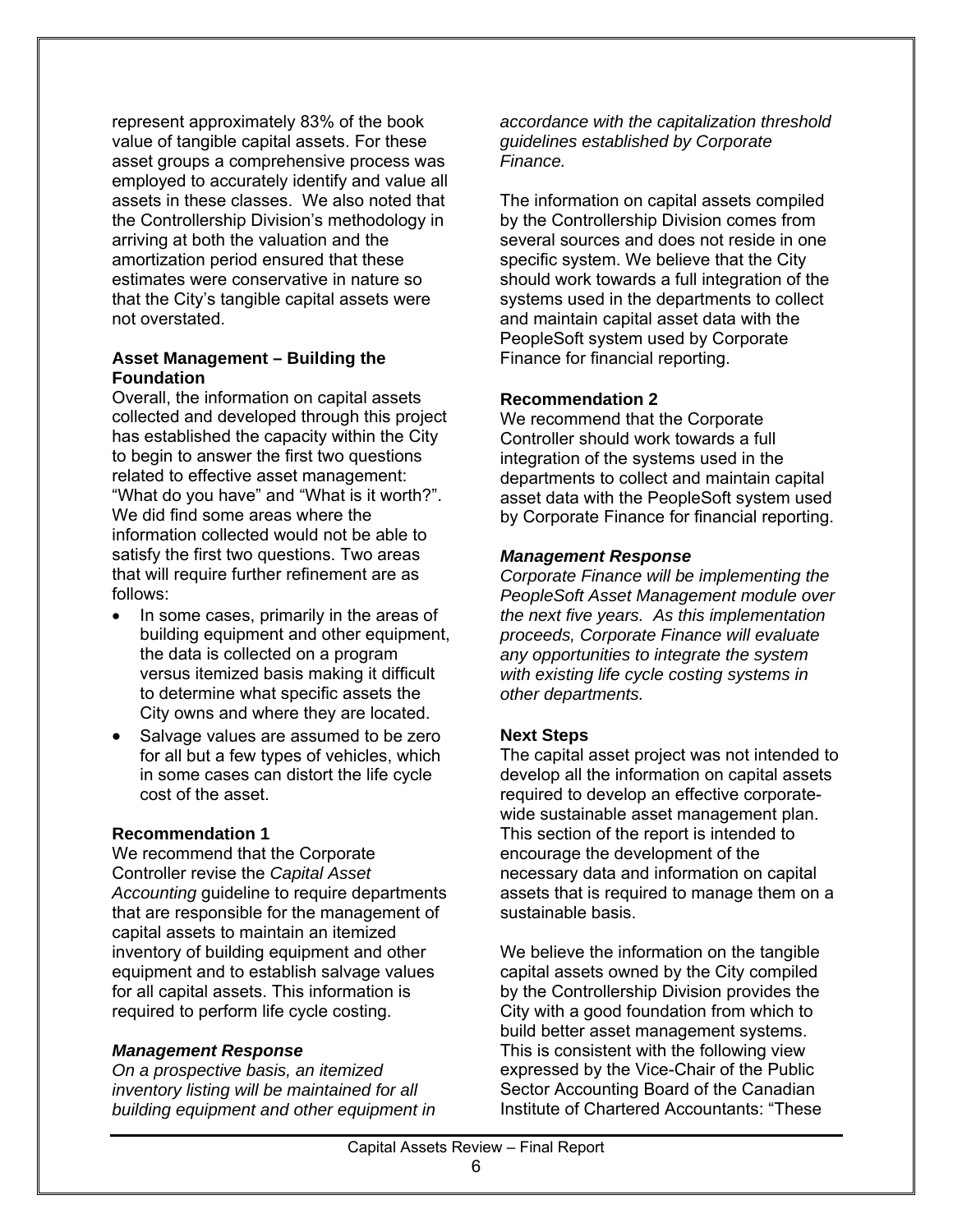new standards will provide the foundation of financial information needed to understand the costs of using capital assets in service delivery. It will promote ongoing asset condition assessments and improved financial planning related to maintenance and replacement needs." The City must build on this foundation of capital asset information to realize the most significant benefit of maintaining capital asset information, which is to ensure the City can effectively manage its capital assets on a sustainable basis.

*Managing Infrastructure Assets – Infraguide: National Guide to Sustainable Municipal Infrastructure 2004 identifies* the information on the capital assets that must be collected and maintained in addition to the inventory and cost of the asset. This information includes the following:

- the condition of the asset,
- the estimated service life,
- the desired service level.
- the estimated future maintenance and refurbishment costs,
- the estimated future replacement costs, and
- the current sources of funding.

The collection and maintenance of this information is necessary to support life cycle costing. Life cycle costing analysis is an integral part of preparing a sustainable strategic asset management plan for the City.

We believe the departments that are responsible for the management of the assets are in the best position to collect, maintain and analyze the information on the assets that is needed to support life cycle costing analysis. Once the City has the required information on all of its capital assets to answer the *Seven Key Questions,* it will be in a position to develop a strategic asset management plan. The development of a strategic asset management plan will provide better information for use in the capital and operating budget processes and

should assist the City and the public in the determination of a sustainable level of service that can be offered by the City.

#### **Recommendation 3**

We recommend that the Corporate Controller in cooperation with the departments develop a plan for the collection and maintenance of the information on capital assets that is required for the City to develop a corporate-wide strategic asset management plan.

#### *Management Response*

*Corporate Finance will be developing a corporate-wide strategic asset management plan in partnership with other civic departments over the next five years. Corporate Finance will work with departments to ensure that the information necessary to support this plan is collected and maintained in the City's information systems.*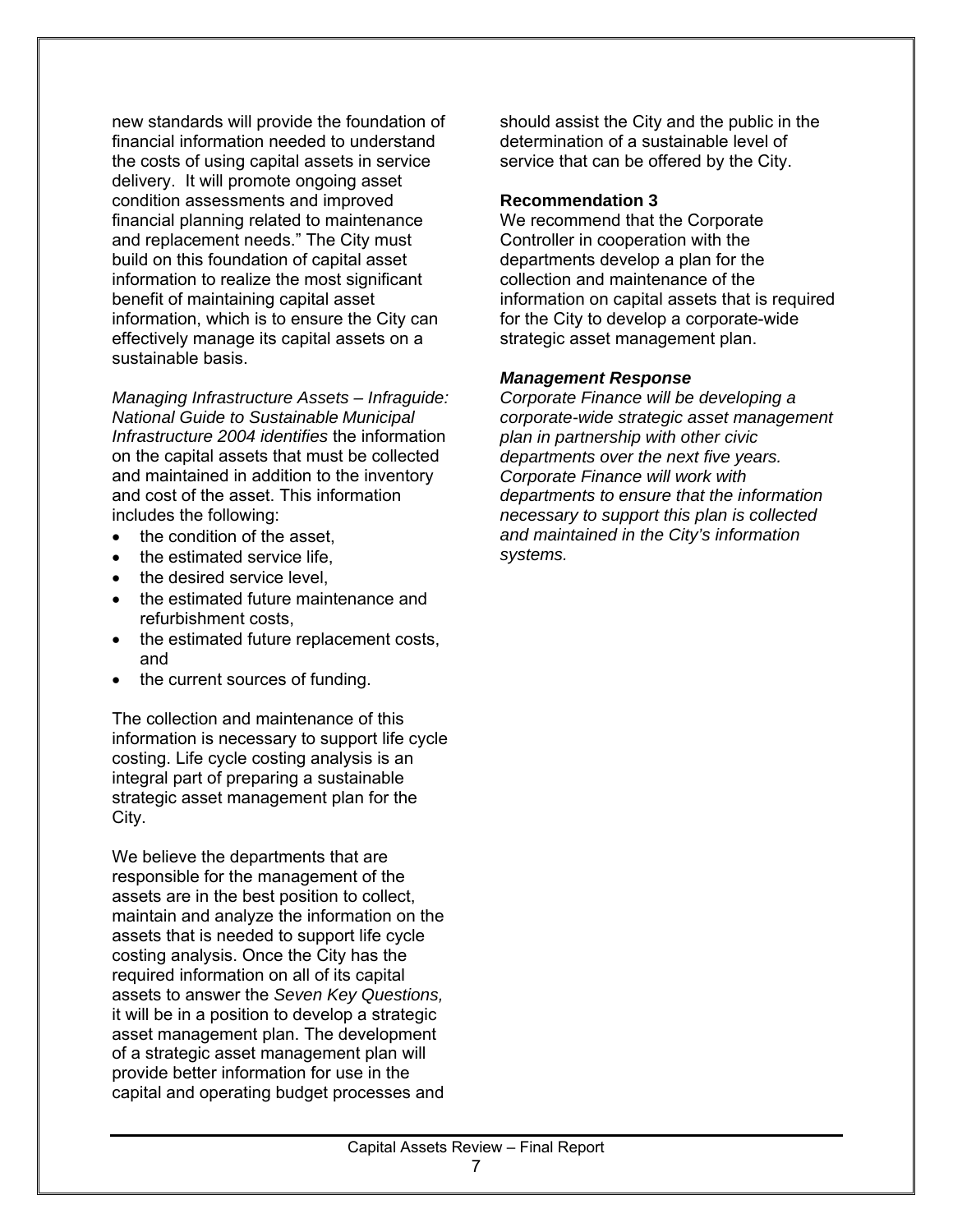#### Capital Assets Review – Final Report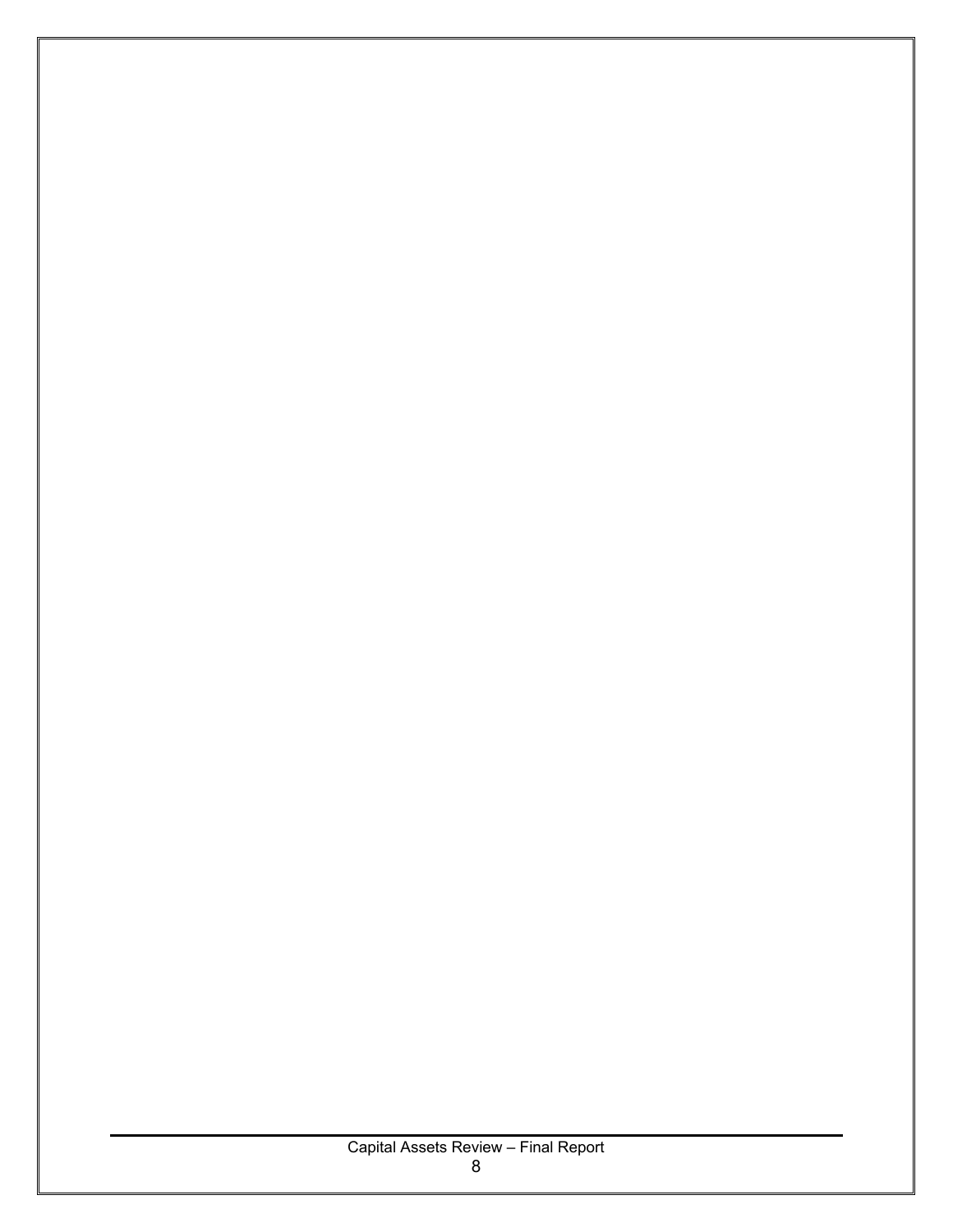## **Appendix 1: Observations Reported to the Corporate Controller**

| Item $#$      | <b>Audit Observation</b>                                                                                                                                                                                                                                                                                                                                                                                                                                                                                                                                                                              | Action required                                                                                                                                                                                                                                                                                          | Corporate Finance Response                                                                                                                                                                                                                                      | <b>Audit Conclusion</b>                                                                                                                                                                                         |
|---------------|-------------------------------------------------------------------------------------------------------------------------------------------------------------------------------------------------------------------------------------------------------------------------------------------------------------------------------------------------------------------------------------------------------------------------------------------------------------------------------------------------------------------------------------------------------------------------------------------------------|----------------------------------------------------------------------------------------------------------------------------------------------------------------------------------------------------------------------------------------------------------------------------------------------------------|-----------------------------------------------------------------------------------------------------------------------------------------------------------------------------------------------------------------------------------------------------------------|-----------------------------------------------------------------------------------------------------------------------------------------------------------------------------------------------------------------|
|               | No salvage values for assets are used except for<br>Police vehicles and Fleet vehicles. The practice of<br>assuming a zero salvage value is not consistently<br>applied across the same asset class.                                                                                                                                                                                                                                                                                                                                                                                                  | Need documentation to support decision<br>to record salvage value as zero in most<br>asset classes (i.e. evaluation of impact<br>on yearly depreciation, estimated value of<br>salvage value or policy decision clearly<br>outlined in accounting guideline).                                            | Corporate Finance reviewed on a<br>class-by-class basis and compared<br>estimated salvage value to original<br>cost of asset. If this was immaterial,<br>Corporate Finance decided to use<br>no salvage value for ease of<br>implementation.                    | Satisfactory.<br>The methodology used to determine<br>the salvage value of the capital<br>assets was adequately supported<br>and appears reasonable.                                                            |
| $\mathcal{P}$ | Historical cost valuation - Noted two different<br>methods for determining historical cost values were<br>used.<br>1. Historical cost where cost information was<br>available,<br>2. Discounted estimated replacement cost if actual<br>costs were not available (which is permitted under<br>PS 3150).<br>We noted that in some instances where historical<br>cost information was available for some assets<br>within an asset class the discounted replacement<br>cost formula was not tested to determine if it<br>resulted in similar valuations except for Water and<br>Waste's capital assets. | Where some historical cost information is<br>available, test the reasonableness of the<br>discounted replacement cost formula and<br>quantify the potential differences, if any.<br>Document any reasonableness tests<br>performed on the values produced by the<br>discounted replacement cost formula. | In general, Corporate Finance did a<br>high level review for reasonableness<br>of valuations. Corporate Finance<br>will review files and will document<br>this where data is available.                                                                         | Satisfactory.<br>The valuation methodologies used<br>appear reasonable. The historical<br>costs are based on the best<br>information available (i.e.<br>replacement cost estimates and<br>discount rates used). |
| 3             | Land valuation - values used for land appear overly<br>conservative. Per working paper file Property<br>Planning & Development indicated that land held by<br>City is worth between \$1 and \$75 per square foot,<br>but used the assessed values that averaged to less<br>than a \$1 per square foot for valuation purposes.<br>Was the reasonableness of the assessed value<br>tested?                                                                                                                                                                                                              | Determine, if possible, the extent to<br>which the land may be undervalued<br>and/or test the reasonableness of using<br>the assessed value as a substitute for<br>current replacement value.                                                                                                            | Corporate Finance used best<br>possible data available. Corporate<br>Finance noted that the zoning of<br>parcels of land significantly affects<br>the value of the land and significant<br>portion of land is zoned park land,<br>which has a low market value. | Satisfactory.<br>The land valuations appear<br>reasonable based on the available<br>information.                                                                                                                |